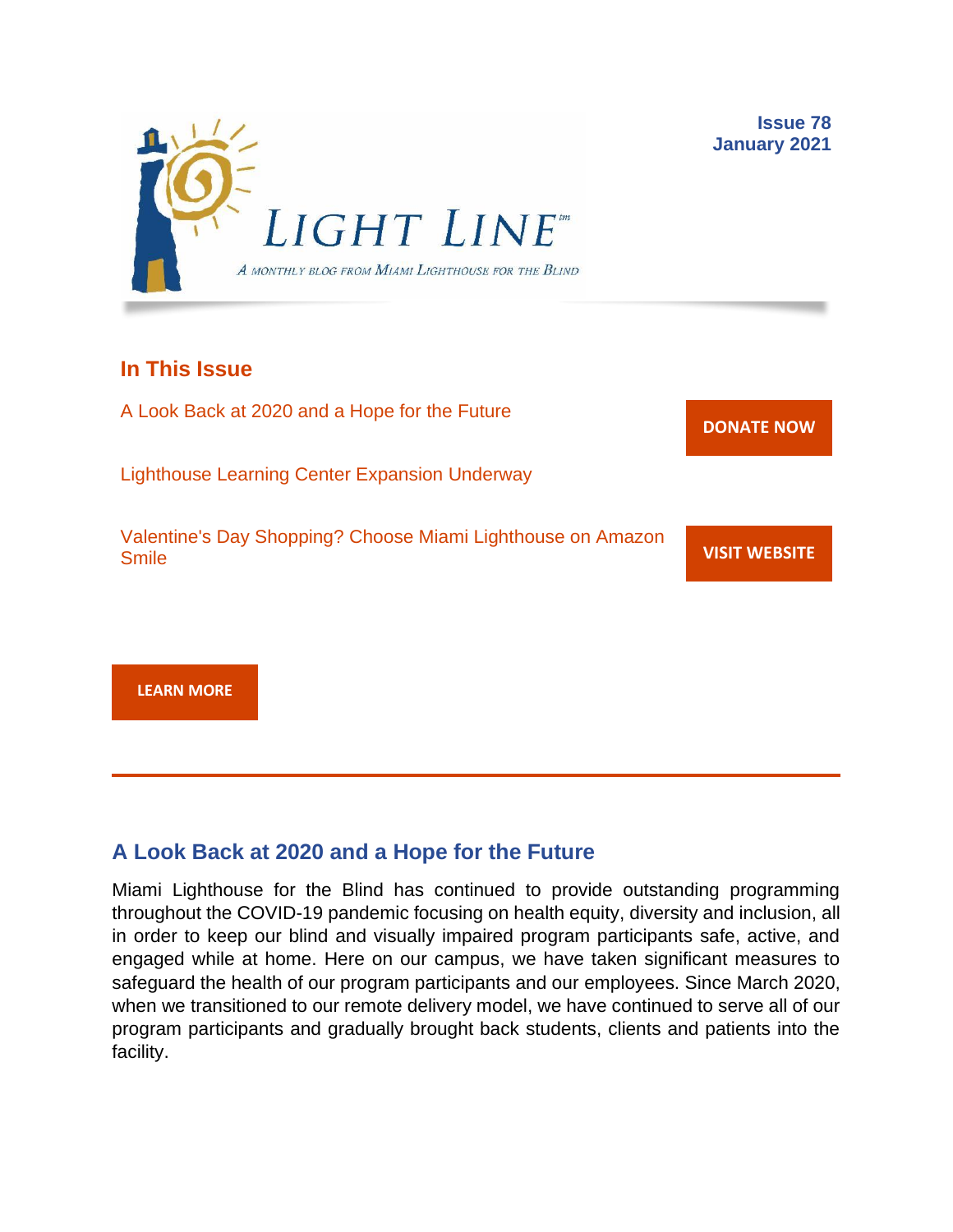

*Distance Learning*

Highlights from some of our programs include Front Porch Support for our Senior Group Activities clients. This program provides therapeutic activities such as arts and crafts as well as one-on-one counseling and support sessions. Our staff maintains constant contact with clients, frequently checking on their needs. We have also provided over 500 meals to our most vulnerable clients in partnership with Miami-Dade County Commissioner Eileen Higgins and the Lions for the Blind. Additionally, materials for instructional activities such as aids and appliances from our Low Vision Center and personal protective equipment such as masks have all been delivered. Our teenagers have benefited from additional training to master software such as Jaws, Zoom and Microsoft Office Suite, all necessary in the increasingly online world we live in today.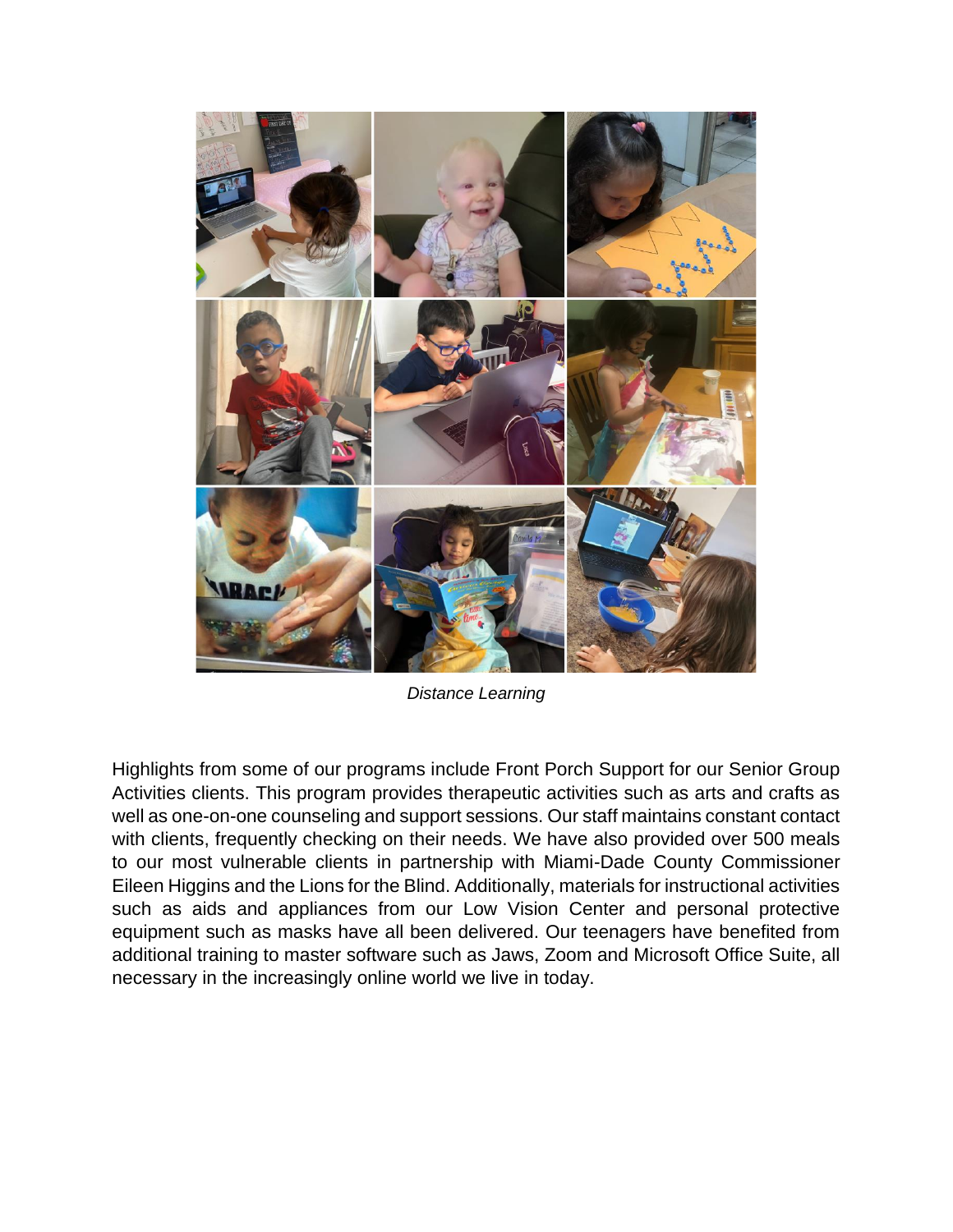

*Front Porch Support*

## **Lighthouse Learning Center Expansion Underway**

The Miami Lighthouse Learning Center for Children™ is our fully inclusive childhood program for children with and without visual impairments. In truth, we have created something very special and have been so successful since first opening the Center's doors in 2016 that we've run out of classrooms to meet the increasing demand. Additional space is vital for us to meet our current needs and expand access for our growing enrollment.

The Light the Way campaign is a one-for-one matching challenge in support of our Learning Center for Children's expansion. The continued success of this important and totally innovative program is greatly dependent on the success of our Light the Way campaign. Begin 2021 by helping support our blind and sighted children by clicking [here.](https://secure.miamilighthouse.org/LightTheWayChallenge.asp)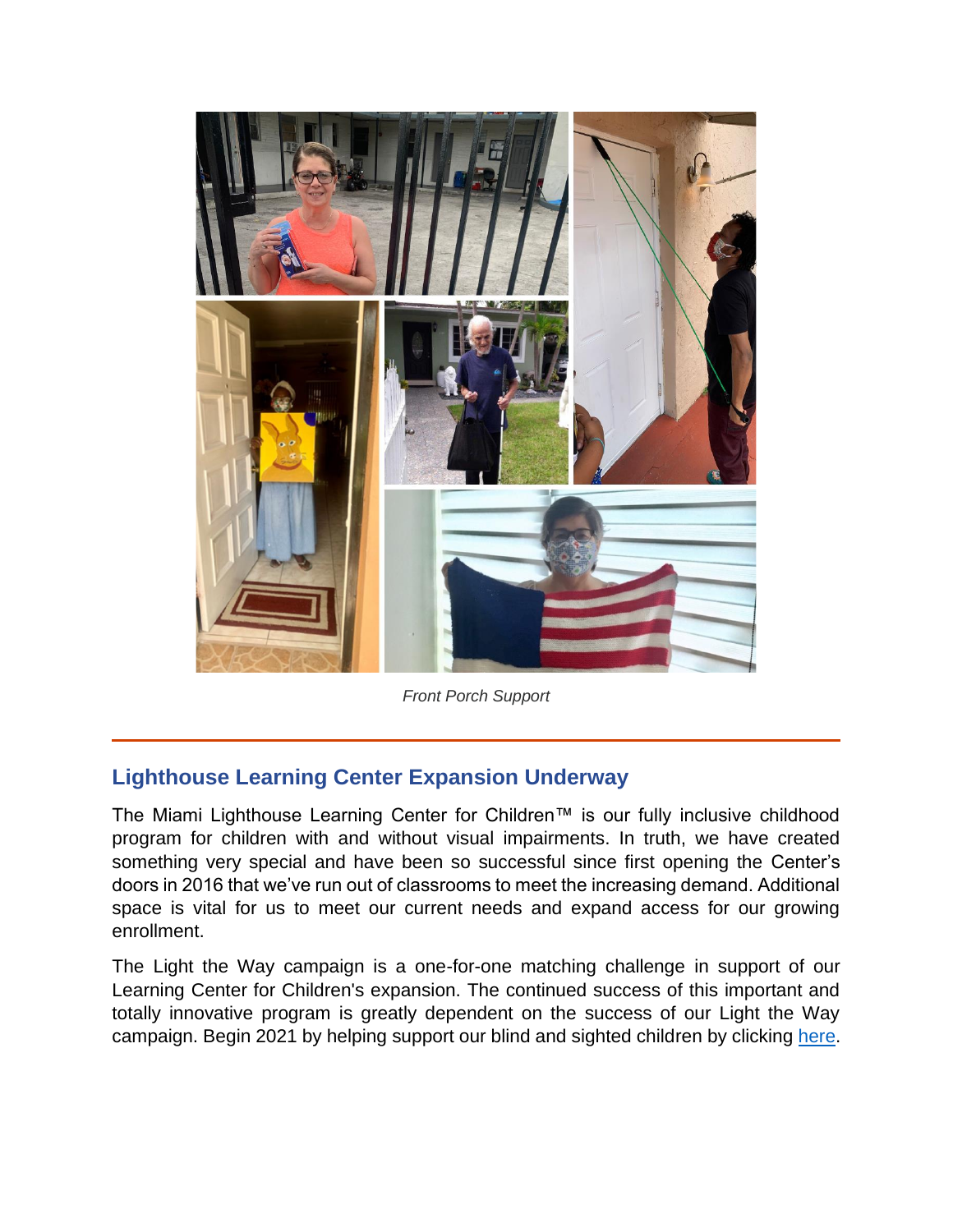

*Miami Lighthouse Learning Center for Children™ expansion*

# **Valentine's Day Shopping? Choose Miami Lighthouse on Amazon Smile**

Did you know while Valentine's Day shopping on Amazon, you can support Miami Lighthouse? Just remember to shop on [smile.amazon.com](https://smile.amazon.com/) and choose Miami Lighthouse as your charity. Amazon will automatically send us a portion of the purchases made at no cost to you.



*Give Miami Day Logo*